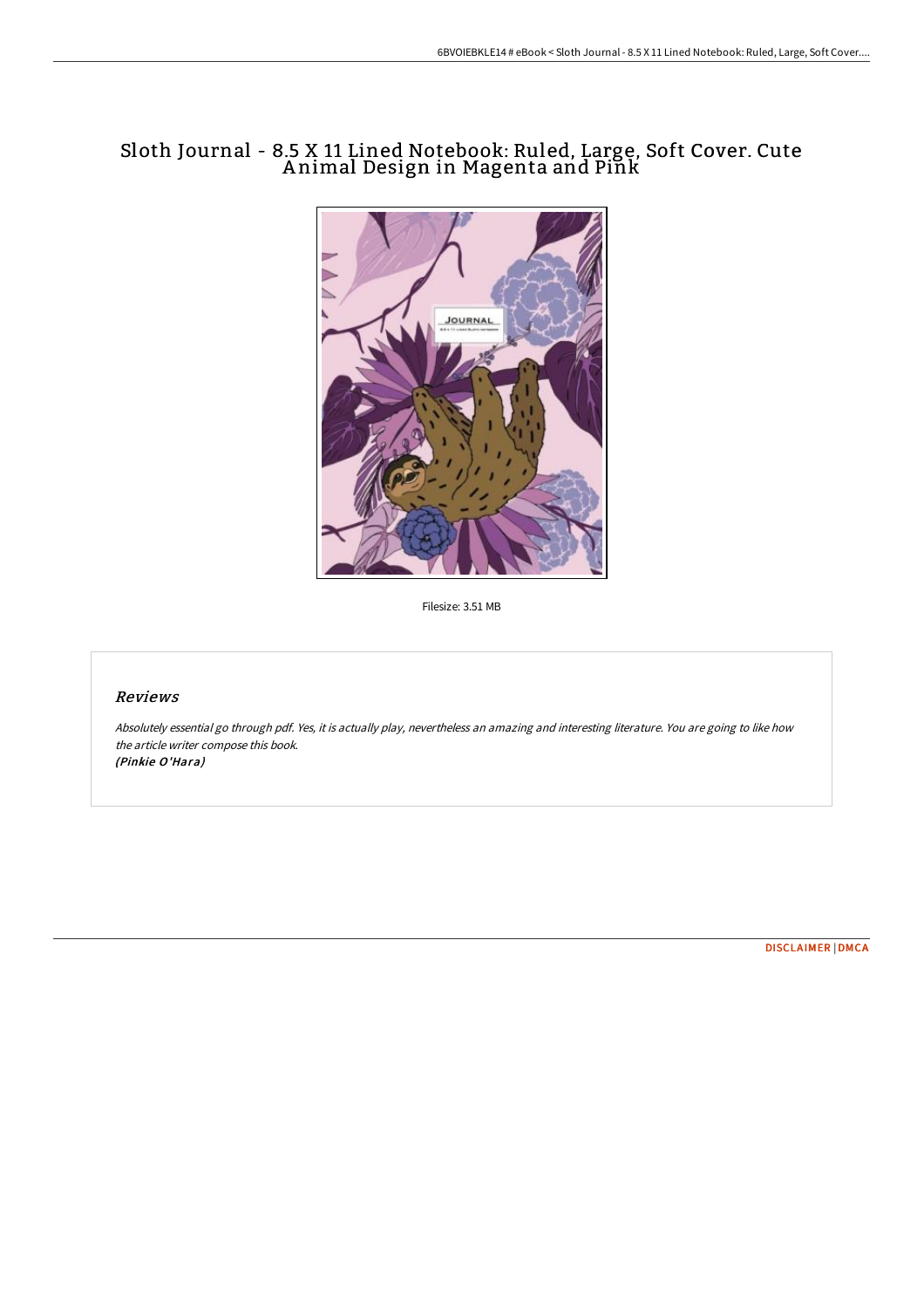## SLOTH JOURNAL - 8.5 X 11 LINED NOTEBOOK: RULED, LARGE, SOFT COVER. CUTE ANIMAL DESIGN IN MAGENTA AND PINK



Createspace Independent Publishing Platform, 2017. PAP. Condition: New. New Book. Shipped from US within 10 to 14 business days. THIS BOOK IS PRINTED ON DEMAND. Established seller since 2000.

 $\blacksquare$ Read Sloth Journal - 8.5 X 11 Lined [Notebook:](http://techno-pub.tech/sloth-journal-8-5-x-11-lined-notebook-ruled-larg-9.html) Ruled, Large, Soft Cover. Cute Animal Design in Magenta and Pink Online<br> $\overline{E}$  De

Download PDF Sloth Journal - 8.5 X 11 Lined [Notebook:](http://techno-pub.tech/sloth-journal-8-5-x-11-lined-notebook-ruled-larg-9.html) Ruled, Large, Soft Cover. Cute Animal Design in Magenta and Pink